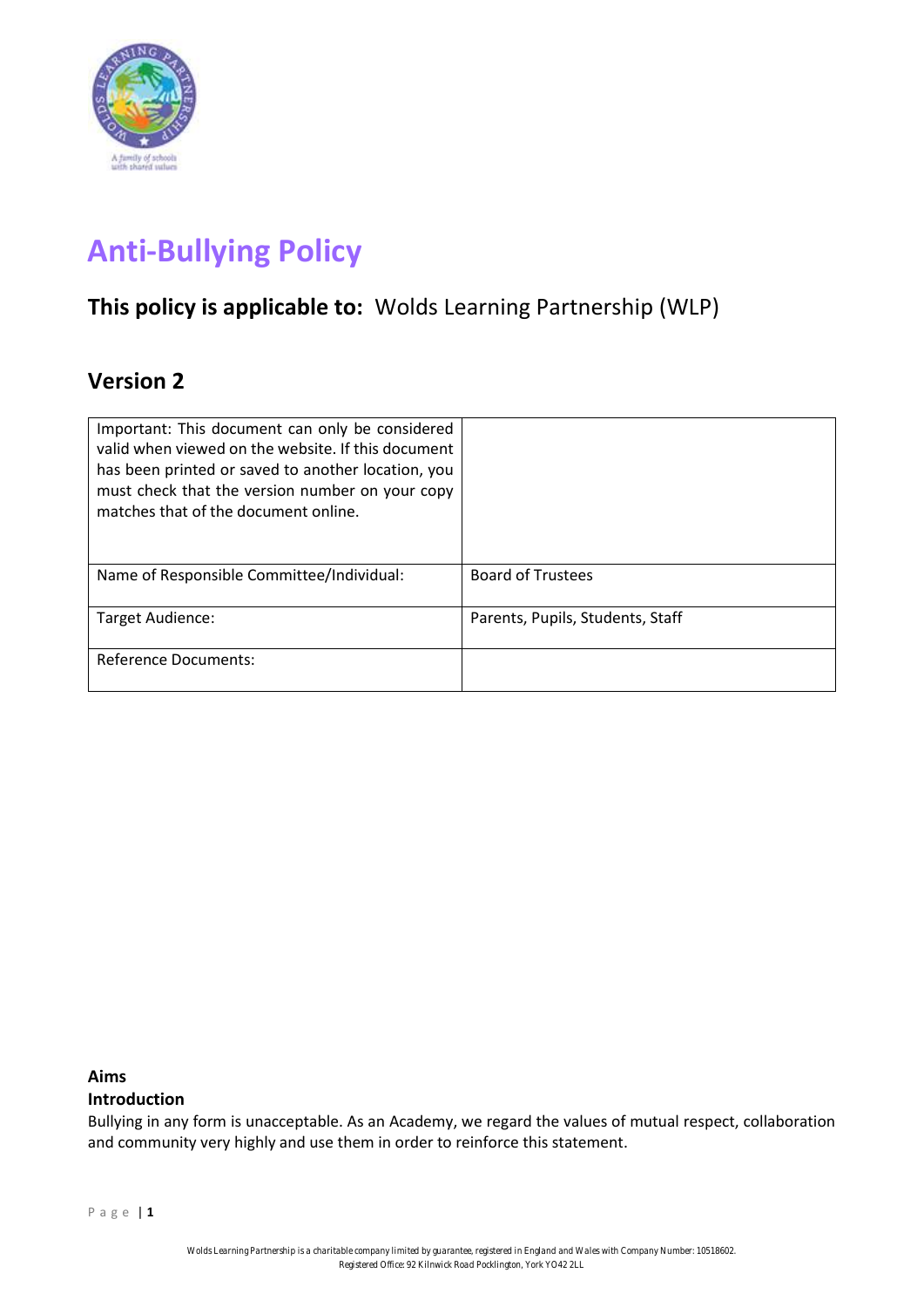

The Wolds Learning Partnership (WLP) works to meet its responsibilities to 'safeguard and promote the welfare' of all pupils/students (Education Act 2002), to 'prevent all forms of bullying' (Education and Inspections Act 2006) and to promote a common understanding of what does and does not constitute bullying.

#### **Aims**

- To clarify what is meant by "bullying" and raise awareness.
- To suggest strategies by which bullying can be prevented or at least minimised.
- To provide strategies by which bullying can be dealt with by students and staff.
- To ensure a consistent approach to bullying issues.
- To provide a framework to support any discussion of bullying.

# **Content**

#### **What is bullying?**

Bullying is 'behaviour by an individual or group, usually repeated over time, that intentionally hurts another individual or group either physically or emotionally' Bullying can be carried out by an individual or a group and is usually repeated over a period of time. Bullying is used to create an imbalance of power between groups or individuals.

Specific bullying relationships may include:

- Pupil/student on pupil/student
- Pupil/student on staff/adult
- Staff/adult on pupil/student

Bullying can be divided into two main types, direct and in-direct bullying. These categories may involve all or some of the following:

Direct Bullying

- hitting, pushing, teasing, spreading rumours
- name-calling, racial or sexual harassment, insulting of family members
- stealing, damaging possessions
- intimidation or extortion
- exclusion from peer group, turning friends against someone.

#### Indirect Bullying

- Cyber bullying
- When a person or group of people uses the internet, mobile phone or other digital technologies to threaten, tease or abuse someone.

#### They can target someone via

- E-mail
- Instant messaging and chatrooms
- Social networking sites
- Mobile phone
- Abusing personal information eg posting photographs or personal information without permission.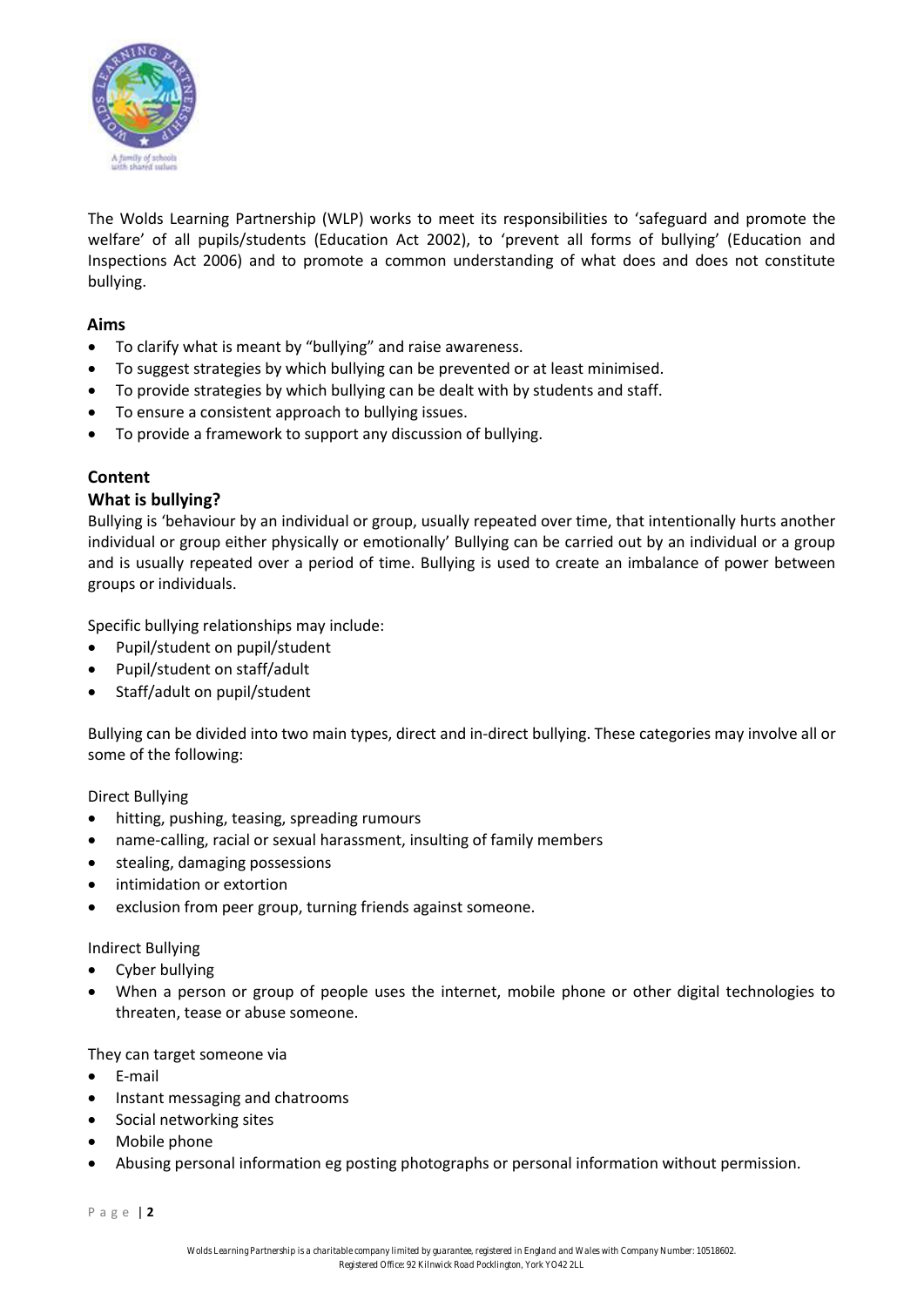

Anyone can be bullied. Bullying can take place for many reasons, or no reason. Bullying relates to difference – this can be real or imagined. These differences could be:

- Appearance
- Ability
- Health
- Family/home circumstances
- Social class
- Race, religion or culture
- Special Education Needs and Disability
- Sexual orientation (e.g. Homophobia)
- Gender/transgender

# **How significant is this problem?**

Bullying is a significant problem throughout the country. According to a recent national government survey (DFE:Tell Us 4 2010), 25% of children often worry about bullying. A further 46% of children stated that they had been bullied whilst in school, with 29% stating that bullying had occurred in the past year.

#### **Responsibilities**

It is everyone's responsibility to stop bullying. Each group has individual responsibilities that must be adhered to if bullying is to be tackled effectively.

#### **Pupils/Students**

- Must not bully anyone else or encourage/support bullying in others.
- Must tell an adult (usually a member of staff or other trusted adult) if they are being bullied.
- Must act to prevent and stop bullying, by telling an adult if they know of or suspect any incidents of bullying.
- Must understand that being a 'bystander' is unacceptable and silence makes all pupils/students partly responsible for what happens to the victims of bullying.

#### **Parents**

- Must contact the school immediately if they know or suspect their child is being bullied in order to work in partnership with the school to bring an end to the bullying. This applies even if the child has asked for 'secrecy'.
- Must contact the school if they know or suspect that their child is bullying another student.
- Must share with the school any suspicions they have that bullying is taking place even when it does not directly involve their child.

#### **Staff**

- Must always be aware and take action when there are concerns about bullying.
- Must report and record all allegations of bullying following the school's procedures.
- Must ensure students and, where appropriate, parents/carers, are given regular feedback on the action being taken.

#### **Governors**

• Must ensure that the school has an Anti-Bullying Policy and that it is regularly reviewed every two years.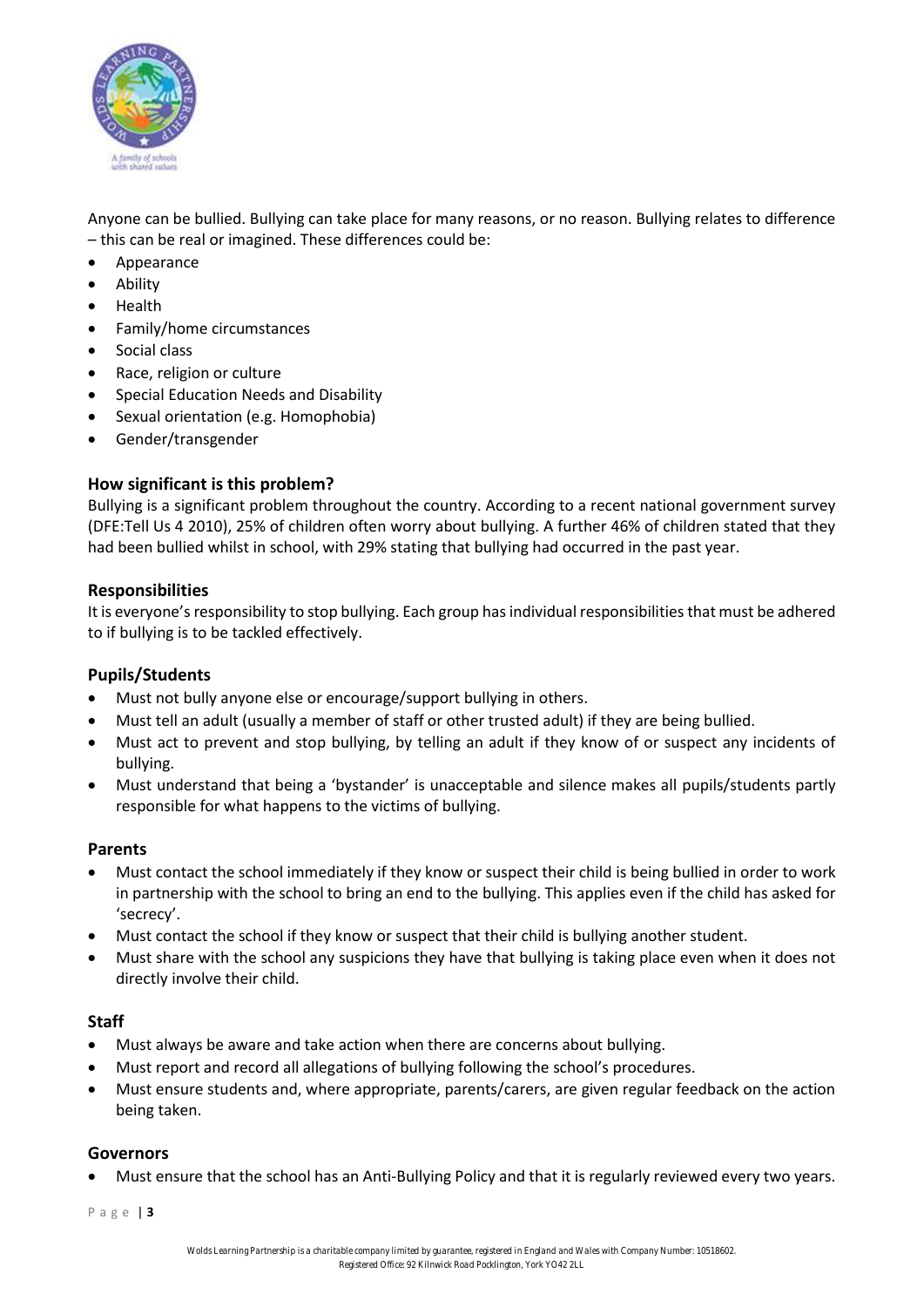

- Must ensure that there is a member of the Senior Leadership Team that has specific responsibility for anti-bullying.
- Must ensure that the effectiveness of the Anti-Bullying Policy is regularly monitored and that this is reported to the Governing Body.

# **What are our strategies for prevention?**

- All staff will clearly state that bullying is unacceptable behaviour in the WLP. Teasing and other 'minor' incidents should be discouraged. Staff will actively promote tolerance and respect for difference and diversity (e.g. relating to race, gender and disability see Inclusion Policy.)
- Every effort will be made to integrate all pupils/students into their tutor group and the wider school community. The tutor will try to achieve this by:
	- Building a tutor group identity.
	- Encouraging all pupils/students to participate in a wide range of activities, both in school and in their free time.
	- Encourage pupils/students to be assertive, whilst respecting the needs and feelings of others.
	- All adults will set a good example by working to establish positive relationships between staff and pupils/students as well as between peers.

# **Duty staff should:**

- Monitor pupil/student behaviour. If bullying is suspected they should report the behaviour of pupils/students concerned and take appropriate action, informing the relevant member of staff.
- Visit the more isolated areas of the school. Toilets should be visited at breaks and lunchtimes by the duty staff, including lunchtime supervisors.
- Pupils/students on entry to any school in the WLP will be told to report incidents of bullying. All pupils/students in other year groups will be reminded of the importance of reporting and preventing incidents. The initial report will be treated confidentially, within safeguarding guidelines. The Headteacher or relevant member of staff will consider how best to investigate, intervene and support the pupils/students involved. Information will be shared on 'a needs to know basis' but the impact upon the pupils/students involved will be considered – ensuring that there is a balance between meeting a pupil/student's individual need and safeguarding.
- Prompt arrival to registration and lessons reduces the opportunity for bullying to occur; attendance and punctuality will be monitored by tutors in the first instance.
- Assemblies will reinforce the anti-bullying message and the procedures which pupils/students should follow, if they are being bullied.
- Tutors should engage in enabling their tutees to explore safeguarding issues and anti-bullying issues throughout the key-stages. Safeguarding and anti-bullying guidance is included in Pupil Planners/Homework Diaries.
- The school Code of Conduct forbids bullying. This Code is re-issued at the start of each academic year. The Code of Conduct is in the Pupil Planner/Homework Diaries.
- The WLP will consult with pupils/students to ascertain their views of bullying and its extent.
- The WLP Behaviour Policy and guidelines for Behaviour for Learning (sanctions and rewards) and SIMS electronic system enables monitoring and evaluation of all types of bullying.
- Pupils/students are asked to report incidents of bullying and report incidents to a member of SLT. The WLP is also engaged with the Buswise programme.
- 'Impero' software is being used for pupils/students to report issues of concern.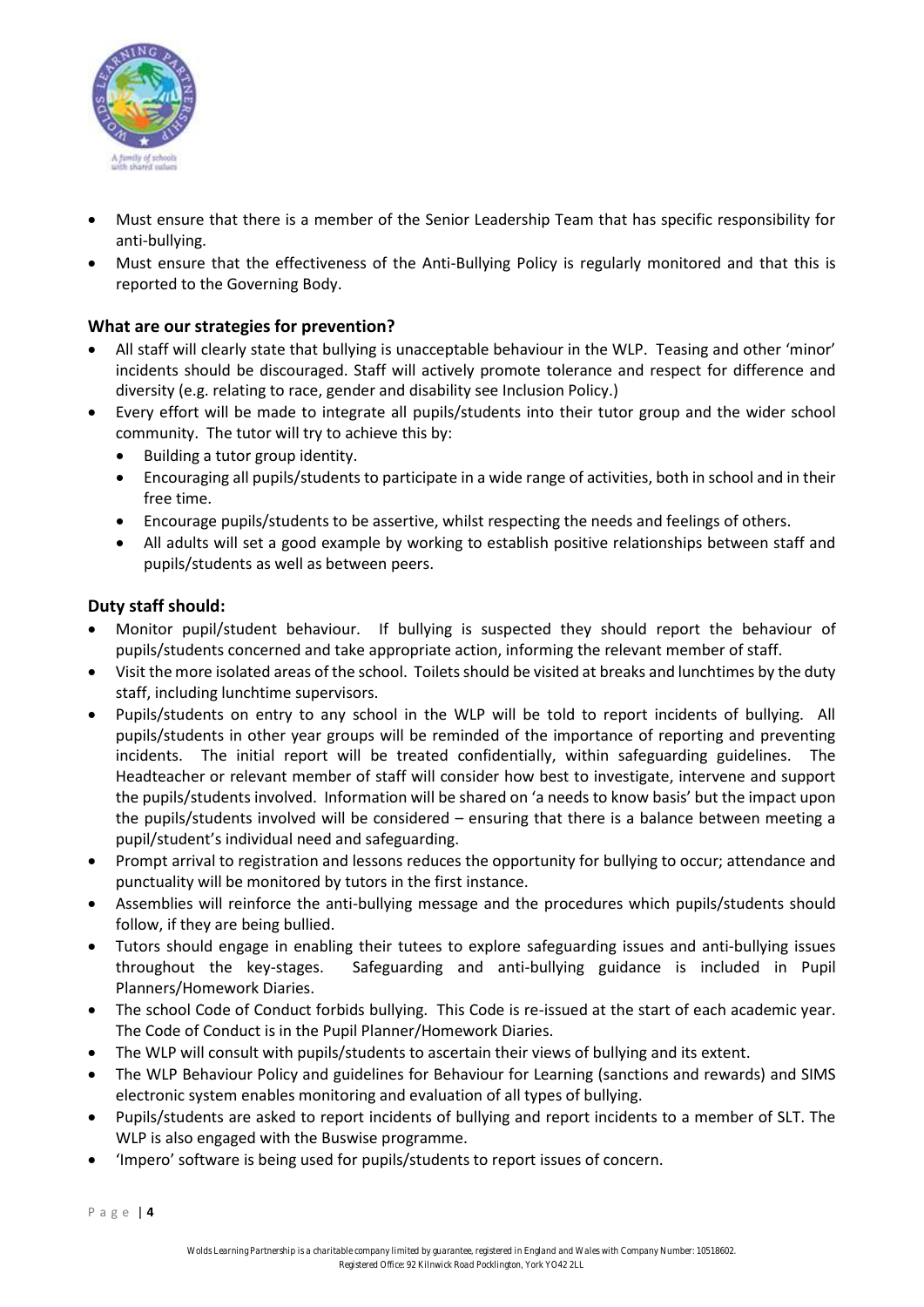

• The Child Protection Co-ordinator, Headteacher or e-Safety co-ordinator regularly monitor, analyse and review data on bullying with the expressed aim of improving response and planning deployment of resources to reduce bullying.

All the points listed above make a contribution to the creation of a secure community in which pupils/students will feel safe. If pupils/students know that the WLP actively want to create a safe community, there should be the necessary level of trust to allow them to confide in adults if they are being bullied.

# **What are the procedures by which we can deal with incidents of bullying? General points**

- All reports of bullying will be addressed and the priority will be to support those being bullied and to stop the bullying.
- It is the responsibility of each school to assess the seriousness of the bullying and to determine the appropriate action that should be taken.
- Where necessary, parents will be engaged to ensure they are fully informed about what is happening and will be appropriately involved.
- We will work to help and support those responsible for the bullying to understand the impact of bullying and to change their behaviour.
- In all cases, subsequent monitoring will take place to ensure bullying is not repeated.
- WLP greatly values the close partnership between staff and parents, however if a parent/guardian is concerned an issue has not been properly dealt with they should feel confident in expressing their concerns. All complaints should be made according to the WLP's Complaints Procedure.

# **Supporting victims of bullying**

- Pupils/students are told to report bullying to their tutor, or other members of staff with whom they feel comfortable.
- The member of staff will discuss the situation or ask the pupil/student to write a statement. These reports will then be shared with the relevant staff.
- A range of solutions should be discussed e.g. peer support, mediation between victim and bully, 'circle of friends,' 'moving it away,' use of humour, parent involvement and behaviour contracts.
- Decide on action (see possible strategies in the next section).
- Monitor and review progress, maintaining communication with parents, tutor etc.

#### **Investigating bullying**

- Interview the suspected bully and obtain/produce a written statement.
- Obtain statements from witnesses.
- If the complaint is upheld, the bully and their parent should be informed of the action to be taken and the consequences of any repetition.
- Monitor and review progress.

**NB.** A complete record of the incident must be kept, whilst ensuring that the individual child's record conforms to legal requirements.

#### **Sanction against Bullying**

A range of approaches should be used so that each case is dealt with individually, rather than in a mechanistic manner. The early involvement of parents is important. Possible courses of action are: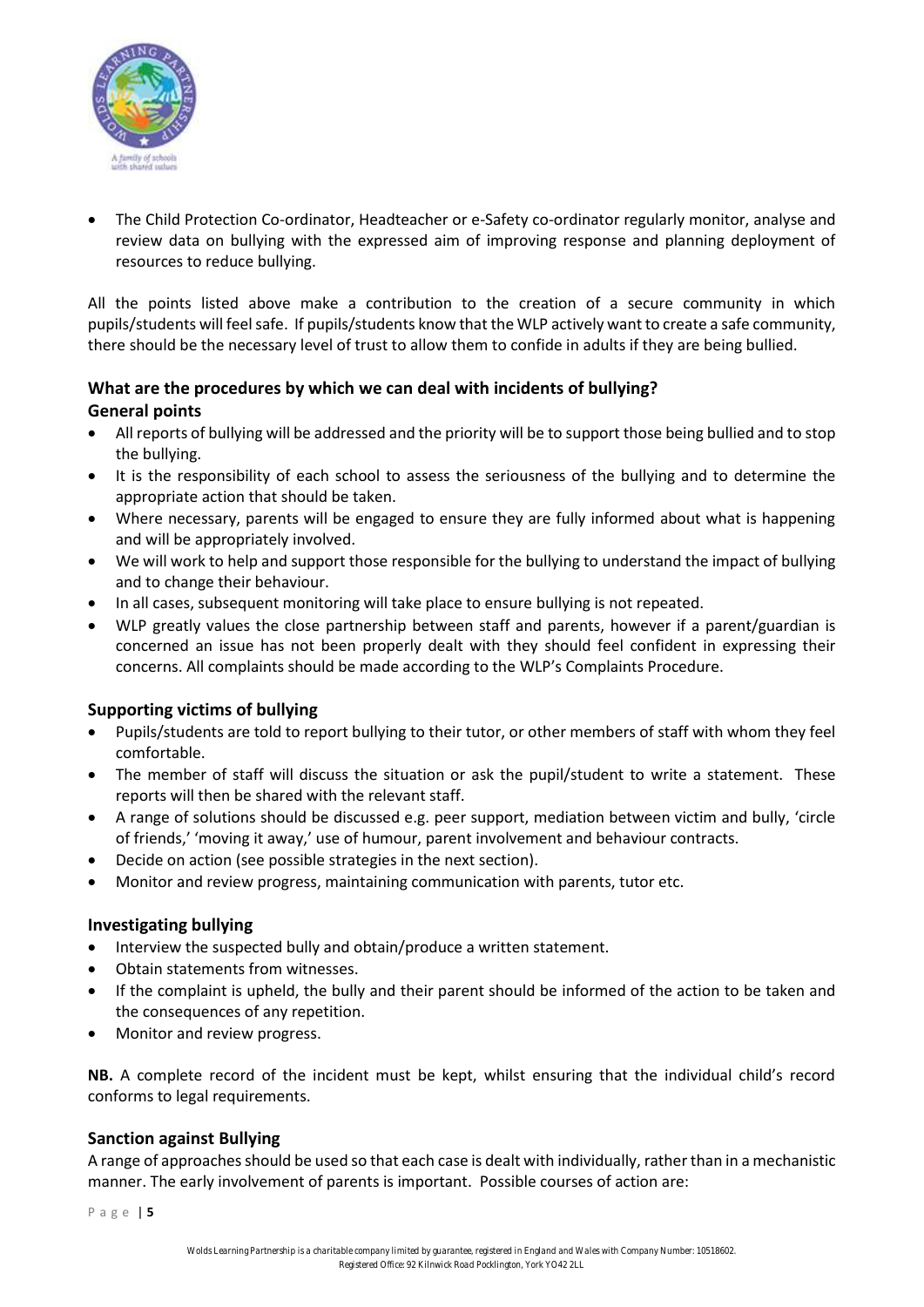

- Loss of privileges e.g. banned from clubs or trips.
- Sanctions, detention, unit referral, fixed term exclusion (escalating according to seriousness), involvement with external agencies.
- Daily report, to monitor positive and negative behaviours.
- Subject displacement, or unit referral.
- Contract, code of conduct between those involved (with consequences clearly outlined).
- Restorative support and practice may be used.
- Peer mentoring approach e.g. bully and victim discuss events with supervision in order to reach an amicable solution (for low level incidents).

For severe incidents that go against Child Protection or Criminal Law Procedures, the school will consider whether to report them to outside authorities.

# **Supporting victims of Bullying**

The school prioritises support for those suffering bullying.

Once again a flexible approach is seen to be important, as well as the early involvement of parents. Support can be one of or a combination of the following:

- 1. "Sanctuary" either by providing a safe place or alternative ways of spending lunchtimes e.g. supervised 'drop in' room.
- 2. Involve peers, tutor, staff and peer mentors in buddying programmes.
- 3. Limiting opportunities for bullying by making colleagues aware of times when an individual has been bullied.
- 4. Support group approach but identify and respond to patterns of bullying using appropriate levels of support & sanctions.
- 5. Victims and bullies may also be helped by our multi-agency partners or programmes of support delivered within school e.g.
	- EWO where bullying or fear of bullying is affecting attendance.
	- Youth & Family Services.
	- Counsellors (internal/specialist).
	- CAMHS.
	- Peer Mentoring.
	- Anger Management Course.
	- Social Skills Group.
	- Building On Self Esteem Course.

#### **Supporting those responsible for bullying**

WLP strives to support those responsible for bullying as well as the victims, in the hope that this will prevent further or prolonged incidences of bullying within the school. Support can be one of or a combination of the following:

- Restorative approach whereby those responsible for bullying and those being bullied meet together to discuss issues that have arisen between them.
- Pupils/students sign codes of conduct and contracts regarding behaviour within school.